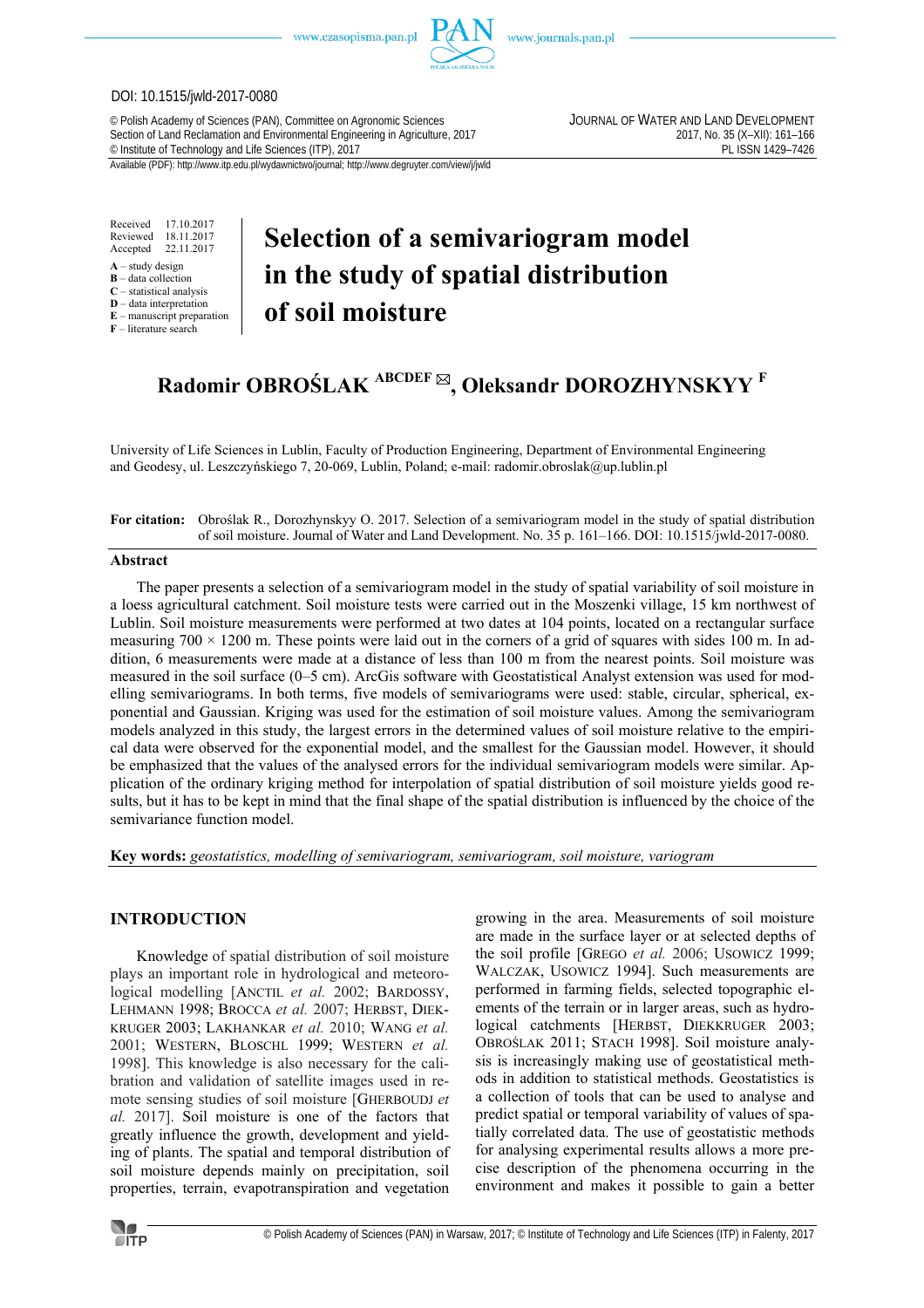understanding of them. Above all, these methods make it possible to estimate the value of the variable tested in places where no measurements or observations have been made. In geostatistical analyses, the main problem is to properly determine the spatial variability structure of the examined feature.

One of the basic geostatistical tools used for estimating spatial distribution is the semivariogram, also called the variogram. It represents variation in the value of the parameters observed as a function of the distance between the points in which these observations were made. The semivariogram calculated is equal to half the variance of the differences in the value of a metric at two different positions. It is calculated on the basis of the observation values obtained at measuring points [CHILÈS, DELFINER 1999; OLEA 1999].

Modelling a semivariogram is an important but also a difficult step of geostatistical analysis. Semivariogram models and their parameters provide information about the range, size, direction and type of spatial correlations. Modeling of semivariograms involves fitting a suitable semivariogram model to experimental values. For this purpose, positive-definite functions are used. Several functions can be used in combination to better describe the shape of the experimental semivariogram and take into account the nugget effect. In practice, the most commonly used functions are nugget effect, spherical, exponential, Gaussian, linear and power functions.

The aim of the present study was to select a semivariogram model in the study of spatial variability of soil moisture in an agricultural loess catchment.

# **MATERIAL AND METHODS**

Soil moisture measurements were performed in Moszenki village, 15 km northwest of Lublin (51°18'12" N, 22°21'30" E), in the eastern part of the Nałęczów Plateau (the Lublin Upland ). This area is a loess landscape, which is characterized by a dense network of dry valleys. A small hydrological catchment area of  $0.4 \text{ km}^2$  with an average slope of about 3% was selected for the study. The maximum relative height difference in the area is 17 m. The catchment area is dominated by agricultural land, occupying 90% of the total area, of which about 75% is arable land. Soils occurring in this area have been developed from loesses and are mainly classified as luvisols [BOROWIEC, URBAN 1985; UZIAK, TURSKI (ed.) 2008; ZUBALA, PAŁYS 2008].

Soil moisture measurements were performed at 104 points spread over a rectangular area measuring  $700 \times 1200$  m. The points were located in the corners of a grid of squares with a side length of 100 m. Additionally, six measurements were made at a distance of less than 100 m from the nearest points. Moisture was measured in the surface layer of soil  $(0-5 \text{ cm})$  using ThetaProbe type ML2x. Moisture content values were expressed as percent by volume. Two series of measurements were carried out in two dates. For each series, geostatistical analyses were preceded by the determination of classical statistical measures: mean, standard deviation, coefficient of variation, skewness, kurtosis, minimum value, first quartile, median, third quartile, and maximum value. The statistics were calculated on the basis of commonly used equations. Prior to geostatistical analyses, the data were tested for stationarity, and trend analysis was performed. The trend, if detected, was removed.

Spatial variability in soil moisture was assessed using the basic and most frequently used geostatistical function – the semivariogram, which is given by the formula [OLEA 1999; WEBSTER, OLIVER 2001]:

$$
\gamma(x) = \frac{1}{2n_h} \sum_{i=1}^{n_h} [z(x_i + h) - z(x_i)h]^2 \tag{1}
$$

where:  $\nu(x)$  = empirical semivariogram;  $z(x_i + h)$ ,  $z(x_i)$  $=$  soil moisture values at sample points  $x_i$  and  $x_i + h$ , spaced apart at distance  $h$ ;  $n_h$  = number of pairs  $(x_i)$ ,  $x_i + h$ ,) of soil moisture values at points spaced at distance, used for calculating the semivariogram function.

The following functions were used to model the empirical semivariogram: stable, circular, spherical, exponential and Gaussian . As a next step, mathematical models which best fitted the empirical semivariograms were selected and compared with one another. On assessing the goodness of fit of the model to the empirical data, the following prediction errors were analysed: mean, root mean square, mean standardized, root mean square standardized, average standard error.

The semivariograms were modelled using ArcGis software with the Geostatistical Analyst extension. This program provides eleven models of semivariograms. On each test date, five of these models were used for the analysis: the stable, circular, spherical, exponential and Gaussian.

#### **RESULTS AND DISCUSSION**

Selected descriptive statistics of the soil moisture measurements are presented in Table 1.

Statistical analysis showed that the soil moisture values obtained in the first series of tests were more

**Table 1.** Statistic of soil moisture in the first and second series of tests

| Parameter                 | I series of tests | II series of tests |
|---------------------------|-------------------|--------------------|
| Number, pcs               | 110               | 110                |
| Mean, $\%$ v/v            | 25.7              | 40.9               |
| Standard deviation, % v/v | 7.2               | 4.8                |
| Variation coefficient, %  | 28.0              | 11.7               |
| <b>Skewness</b>           | 0.23              | 1.02               |
| Kurtosis                  | 2.34              | 3.16               |
| Minimum, % v/v            | 13.3              | 34.0               |
| 1-st Quartile, $\%$ v/v   | 20.1              | 37.9               |
| Median, % v/v             | 25.6              | 39.2               |
| 3-rd Quartile, % v/v      | 30.2              | 43.4               |
| Maximum, % v/v            | 41.9              | 53.9               |

Source: own study.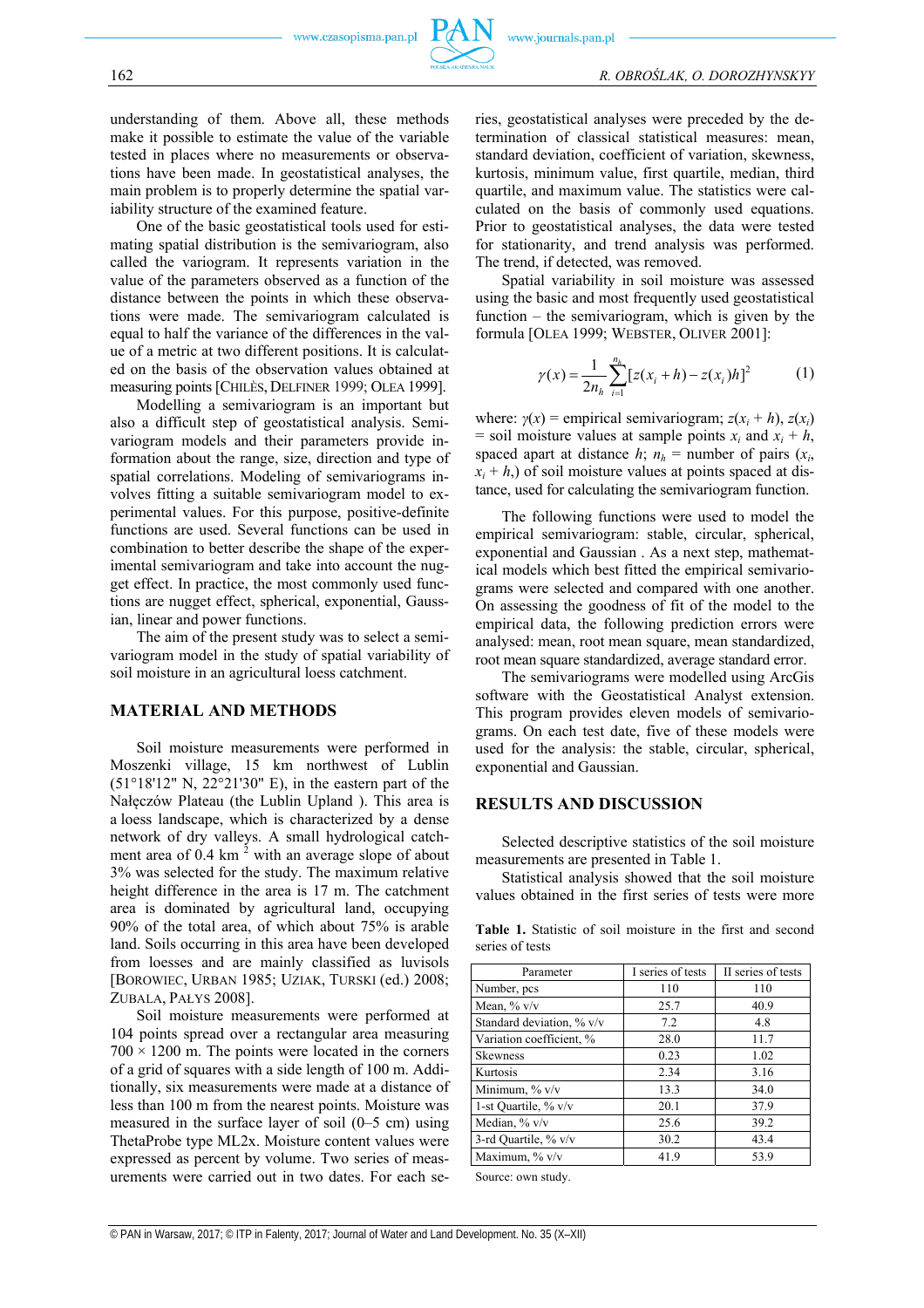varied (coefficient of variation, 28.0%) than those found in the second experimental series (11.7%). The median of the examined parameter in the first experimental session was similar to the arithmetic mean, while in the second session it was 1.73 lower than the mean, which indicates that values measured were asymmetrically distributed. This is confirmed by the histogram in Figure 1a, which shows that the distribution is skewed right. Skewness calculated for the first experimental series was 0.23 and for the second it was 1.02 (Fig. 1b). In the first series of tests, soil moisture content ranged from 13.3 to 41.9% v/v. The mean value for the whole area was 25.7% v/v. In the second series of measurements, soil moisture content was higher than in the first series and ranged from 34.0 to 53.9% v/v. The mean moisture content was 40.9% v/v. The standard deviation calculated for the second test session was 4.8 and was 2.4 lower than the value of this parameter measures on the first date.



Fig. 1. Histogram of soil moisture values in the: a) first series of tests, b) second series of tests; source: own study

As part of structural analysis, spatial relationships were studied using the semivariogram. This tool describes the degree of variation between data points depending on the distance between them. Before the semivariogram was generated, the trends which were present in both test series were removed. In the second series of measurements, the data were additionally transformed to normality using the Box–Cox transformation. Because an experimental semivariogram cannot be used to estimate the spatial distribution of the analysed parameter by kriging, the distribution is modelled using appropriate functions or combinations thereof. The following functions were used to model

the semivariograms in this study: stable, circular, spherical, exponential and Gaussian.

Figure 2 shows the soil moisture semivariograms obtained for the first experimental series and an approximation of the semivariograms by theoretical models. An analysis of the semivariance graphs shows that in the first experimental series, the range of spatial autocorrelation was the lowest in the case of the Gaussian model and the highest for the exponential model. Semivariance graphs for the second series of measurements are presented in Figure 3. Similarly to the first experimental series, the smallest value of the spatial autocorrelation range was recorded for the Gaussian model and the largest for the exponential model.

In the first series of tests, the largest difference between the minimum and the maximum values of prediction errors at the measurement points was observed for the exponential model, and the lowest for the stable model. The exponential model was characterized by the largest values of mean standard error and mean squared error. The lowest values of these errors were recorded for the Gaussian model (Tab. 2).

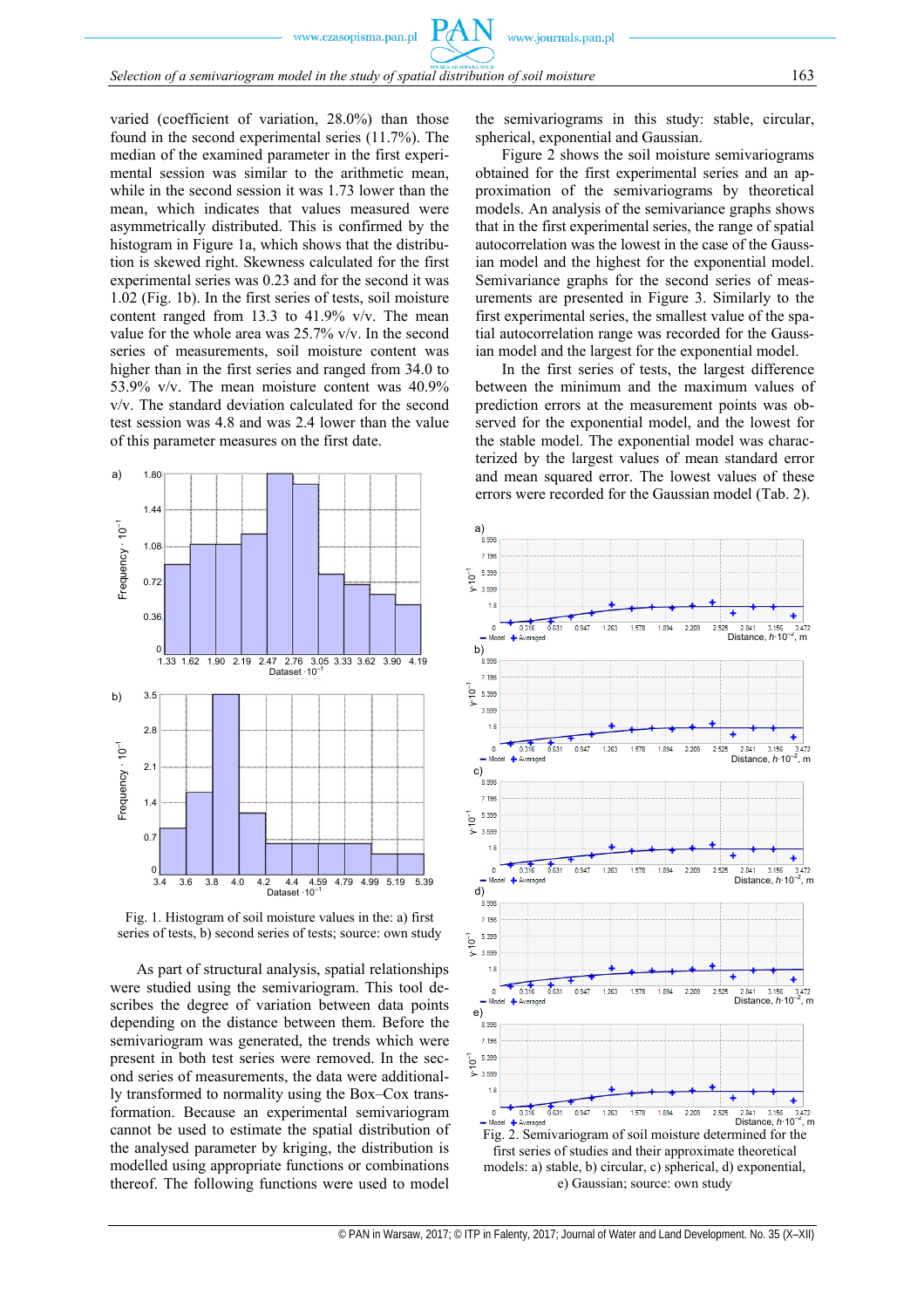

Fig. 3. Semivariogram of soil moisture determined for the second series of studies and their approximate theoretical models: a) stable, b) circular, c) spherical, d) exponential, e) Gaussian; source: own study

In the second series of measurements, the largest difference between the lowest and highest values of prediction errors was found for the exponential model, and the smallest for the Gaussian model (Tab. 2).

Analogously to the first series of tests, the highest values of mean standard error and mean squared error

were recorded for the exponential model. The lowest mean squared error was recorded for the stable model, and the mean standard error was the smallest in the Gaussian model.

Soil moisture in the analysed area was estimated using the most commonly employed geostatistical method called kriging. In both measurement series, a spatial distribution of soil moisture was generated for each semivariogram model used. The distributions obtained are presented in Figure 4. When the moisture distributions from the first series of measurements are compared, it can be seen that they are similar despite the fact that semivariances of different functions were used. The same can be said of the distributions generated for the second series of tests (Fig. 5). However, it should be stressed that the differences in spatial distributions are greater in the first experimental series compared to the second one. This is most evident in places where extreme values of soil moisture occur in the distributions. One example is the middle part of the analysed area, in which surfaces with the largest moisture content have different shapes and sizes. In the southern part of the study area, where the surfaces have the lowest moisture content, they also vary in shape and size.

# **CONCLUSIONS**

1. The analysed area was found to have varied soil moisture content. The highest values of soil moisture were recorded in the lowest lying areas, while the lowest values occurred in the highest-situated areas.

2. Among the semivariogram models analysed in this study, the largest errors in the determined values of soil moisture relative to the empirical data were observed for the exponential model, and the smallest for the Gaussian model. However, it should be emphasized that the values of the analysed errors for the individual semivariogram models were similar.

3. Application of the ordinary kriging method for interpolation of spatial distribution of soil moisture yields good results, but it has to be kept in mind that the final shape of the spatial distribution is influenced by the choice of the semivariance function model.

|  | <b>Table 2.</b> Prediction errors for selected models semivariograms soil moisture in the first and second series of tests |  |  |  |  |  |  |  |
|--|----------------------------------------------------------------------------------------------------------------------------|--|--|--|--|--|--|--|
|  |                                                                                                                            |  |  |  |  |  |  |  |

| Series | Prediction errors             | Model semivariogram |           |           |             |           |  |  |  |
|--------|-------------------------------|---------------------|-----------|-----------|-------------|-----------|--|--|--|
| number |                               | stable              | circular  | spherical | exponential | Gaussian  |  |  |  |
| First  | Min, $\%$ v/v                 | $-7,3717$           | $-8,5794$ | $-8,4905$ | $-8.4168$   | $-7,3717$ |  |  |  |
|        | Max. % $v/v$                  | 7.6470              | 7.0385    | 7.8071    | 8.6811      | 7,6570    |  |  |  |
|        | Mean, $\%$ v/v                | $-0.0084$           | $-0.0062$ | 0.0332    | $-0.0028$   | $-0.0085$ |  |  |  |
|        | Root-mean-square, $\%$ v/v    | 2.7476              | 2.8707    | 2.8666    | 3.0173      | 2.7475    |  |  |  |
|        | Mean standardized             | 0.0165              | $-0.0024$ | 0.0109    | $-0.0011$   | 0.0165    |  |  |  |
|        | Root-mean-square standardized | 1.0197              | 0.9953    | 0.9655    | 0.8373      | 1.1978    |  |  |  |
|        | Average standard error, % v/v | 2.5832              | 2.9031    | 2.9840    | 3.5753      | 2.5829    |  |  |  |
| Second | Min. $\%$ v/v                 | $-6.1921$           | $-5.8941$ | $-5.9889$ | $-6.3560$   | $-5.8619$ |  |  |  |
|        | Max. % $v/v$                  | 4,5897              | 4.9987    | 4.9194    | 5.0346      | 4.3059    |  |  |  |
|        | Mean, $\%$ v/v                | $-0.0250$           | $-0.0147$ | $-0.0194$ | $-0.0395$   | 0.0190    |  |  |  |
|        | Root-mean-square, % v/v       | 2.0343              | 2.0644    | 2.0550    | 2.1302      | 2.04895   |  |  |  |
|        | Mean standardized             | $-0.0244$           | $-0.0190$ | $-0.0107$ | 0.0132      | $-0.0310$ |  |  |  |
|        | Root-mean-square standardized | 1.0198              | 1.0041    | 0.9658    | 0.8105      | 1.1000    |  |  |  |
|        | Average standard error, % v/v | 2.4412              | 2.4132    | 2.4765    | 2.8700      | 2.2864    |  |  |  |

Source: own study.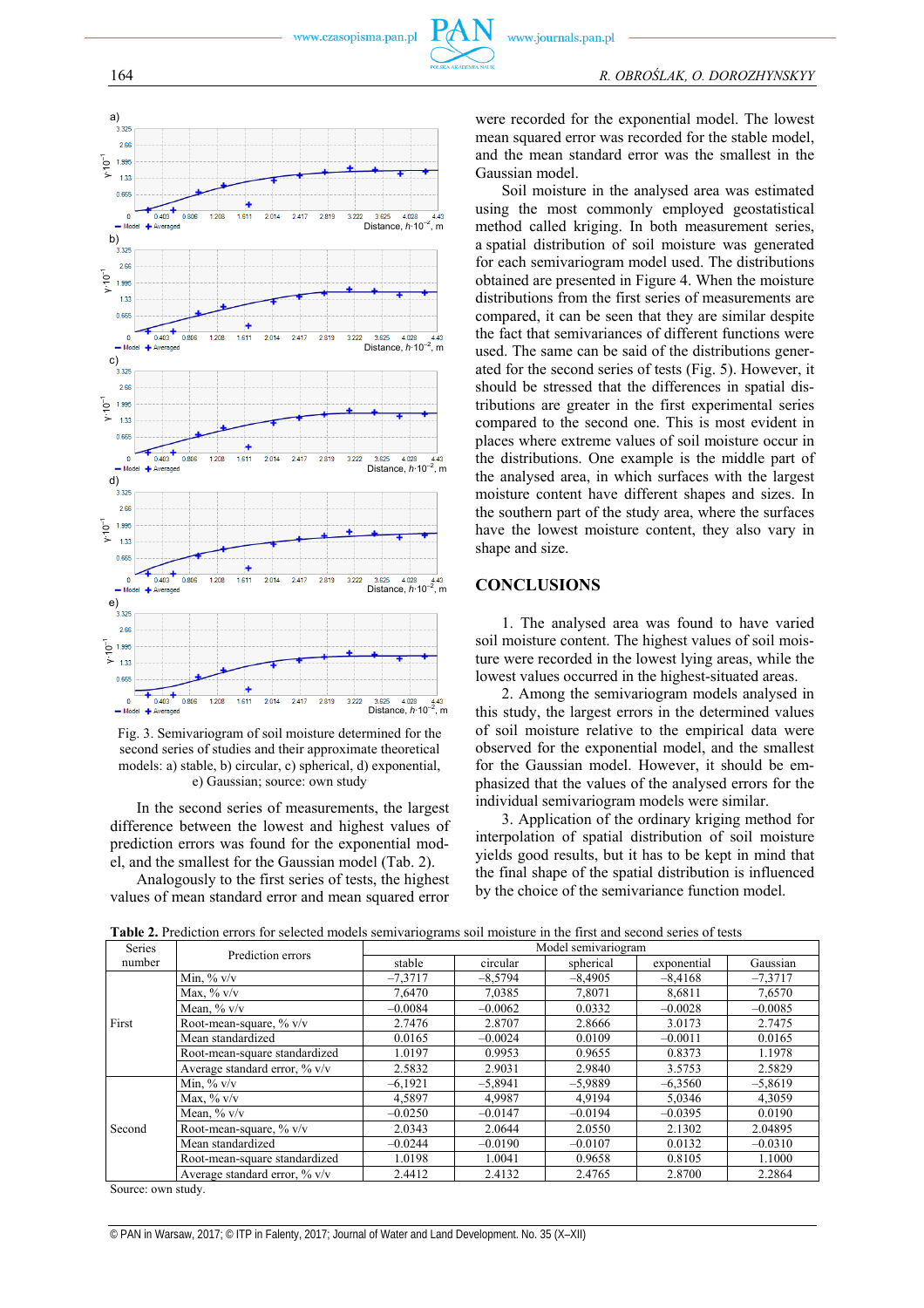www.journals.pan.pl

**PAN** 

*Selection of a semivariogram model in the study of spatial distribution of soil moisture* 165



Fig. 4. Spatial distribution of soil moisture in the first series of tests generated by ordinary kriging on the basis of semivariogram models: a) stable, b) circular, c) spherical, d) exponential, e) Gaussian; source: own elaboration

#### **Acknowledgement**



Dofinansowano ze środków Wojewódzkiego Funduszu Ochrony Środowiska i Gospodarki Wodnej w Lublinie Cofinanced by Voivodeship Fund for Environmental Protection and Water Management in Lublin

Fig. 5. Spatial distribution of soil moisture in the second series of tests generated by ordinary kriging on the basis of semivariogram models: a) stable, b) circular, c) spherical, d) exponential, e) Gaussian; source: own elaboration

# **REFERENCES**

- ANCTIL F., MATHIEU R., PARENT L.E., VIAU A.A., SBIH M., HESSAMI M. 2002. Geostatistics of near-surface moisture in bare cultivated organic soils. Journal of Hydrology. Vol. 260 p. 30–37.
- BARDOSSY A., LEHMANN W. 1998. Spatial distribution of soil moisture in a small catchment. P. 1. Geostatistical analysis. Journal of Hydrology. Vol. 206 p. 1–15.